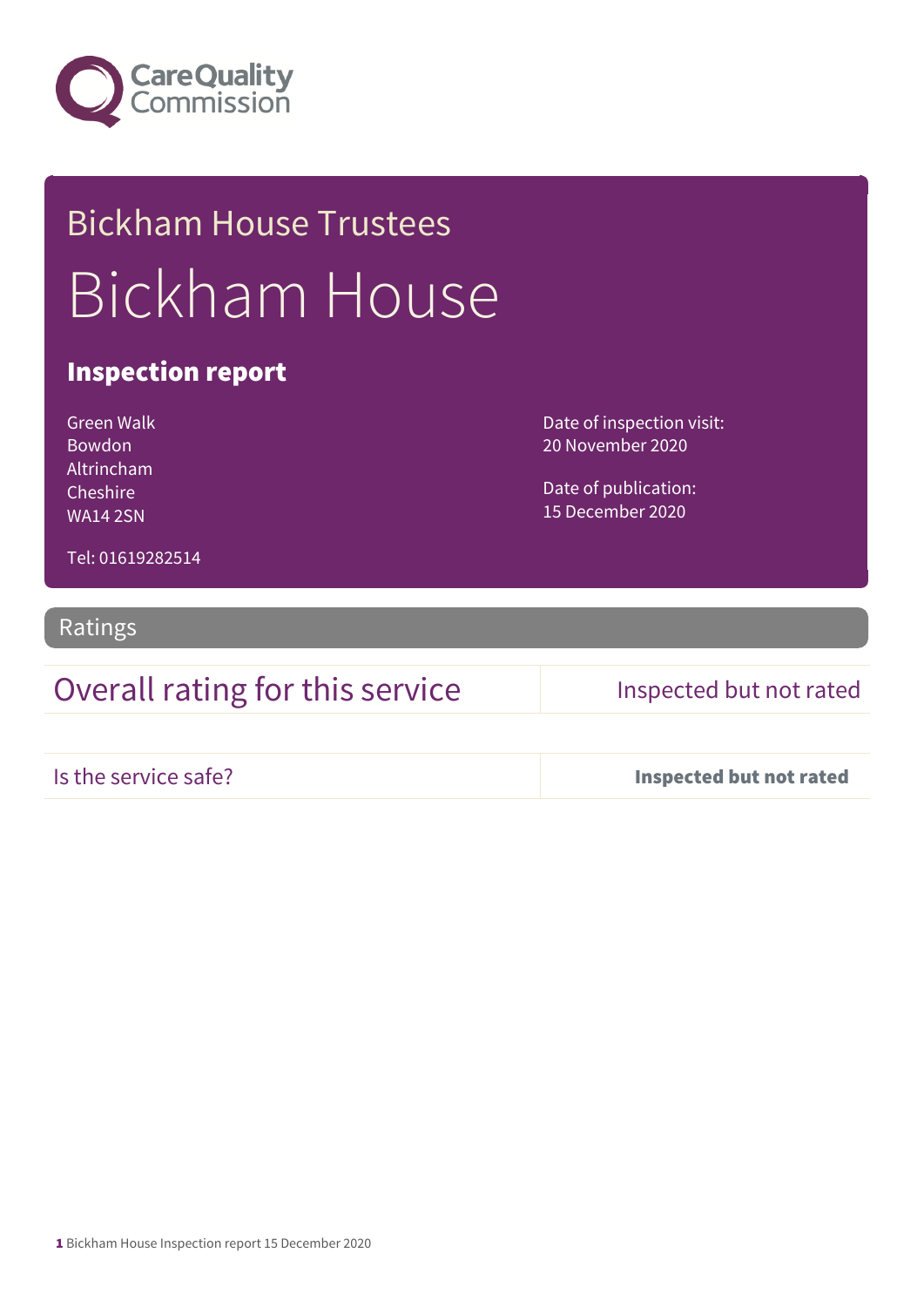# Summary of findings

### Overall summary

Bickham House is a care home providing personal care to for up to 26 older people. At the time of inspection, there were 22 people living at the home.

We found the following examples of good practice.

Staff supported people with their wellbeing. Activities continued on a one to one basis with people.

Risk assessments were in place to support people who were isolating.

The home was clean and well ventilated in line with good practice.

There was a good relationship with healthcare professionals who continued to support people living at the home.

The management team completed monthly handwashing audits of staff. This helped to ensure good practice was being maintained.

Further information is in the detailed findings below.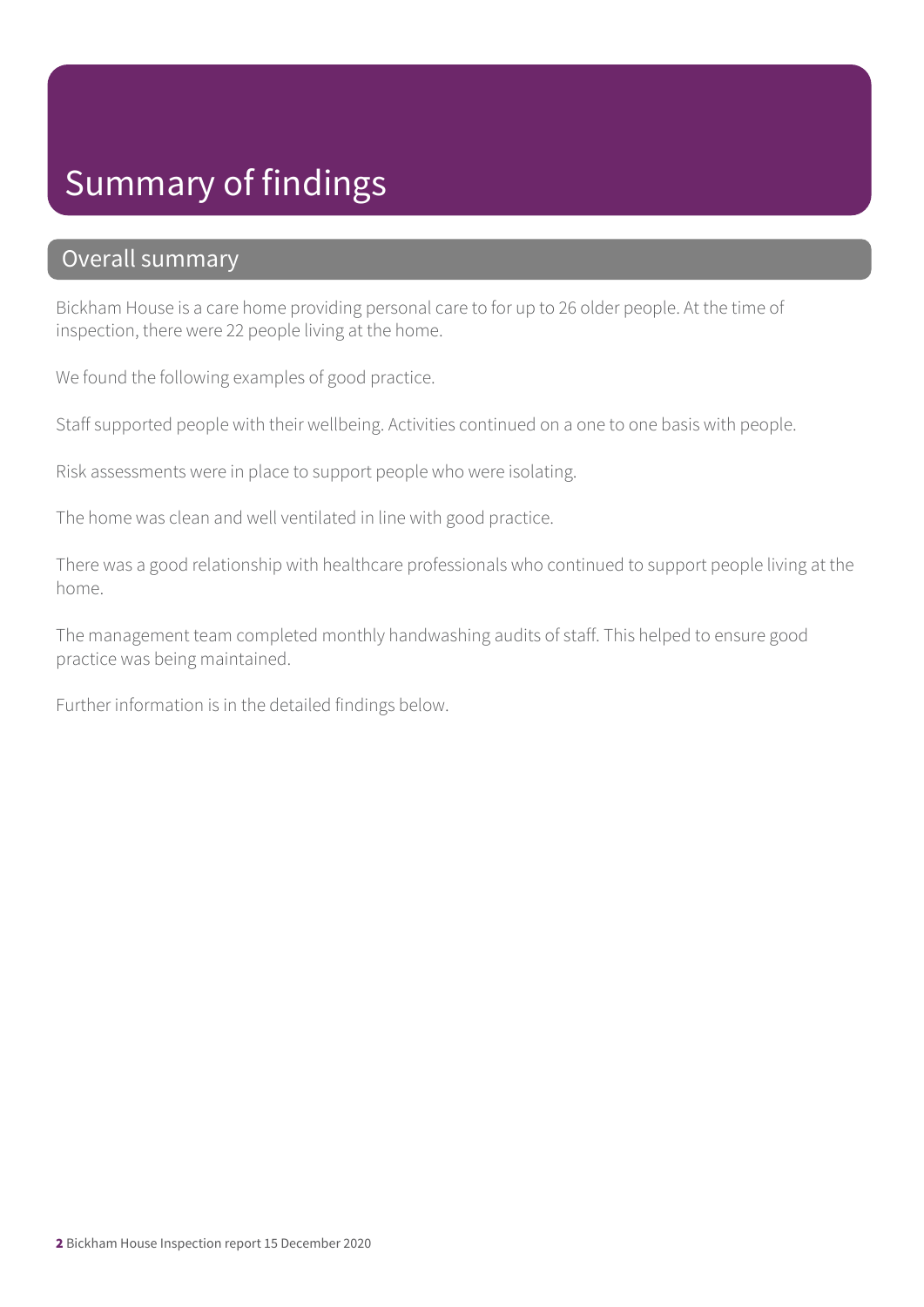### The five questions we ask about services and what we found

We always ask the following five questions of services.

Inspected but not rated

Is the service safe? Inspected but not rated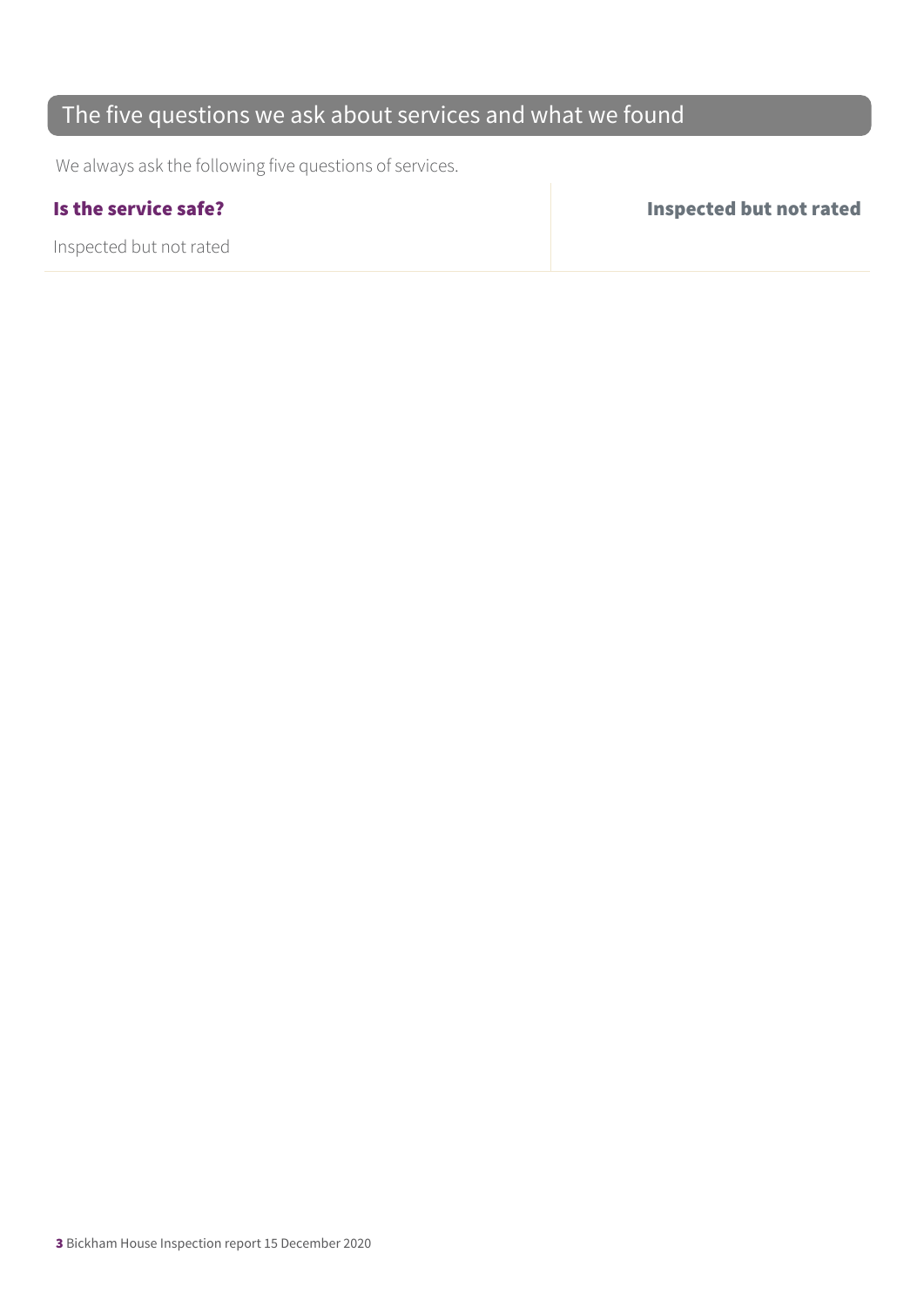

# Bickham House

### Detailed findings

# Background to this inspection

We carried out this inspection under Section 60 of the Health and Social Care Act 2008 as part of our regulatory functions. This inspection was planned to check whether the provider is meeting the legal requirements and regulations associated with the Health and Social Care Act 2008.

As part of CQC's response to care homes with outbreaks of coronavirus, we are conducting reviews to ensure that the Infection Prevention and Control practice was safe and the service was compliant with IPC measures. This was a targeted inspection looking at the IPC practices the provider has in place.

This inspection took place on 20 November 2020 and was announced.